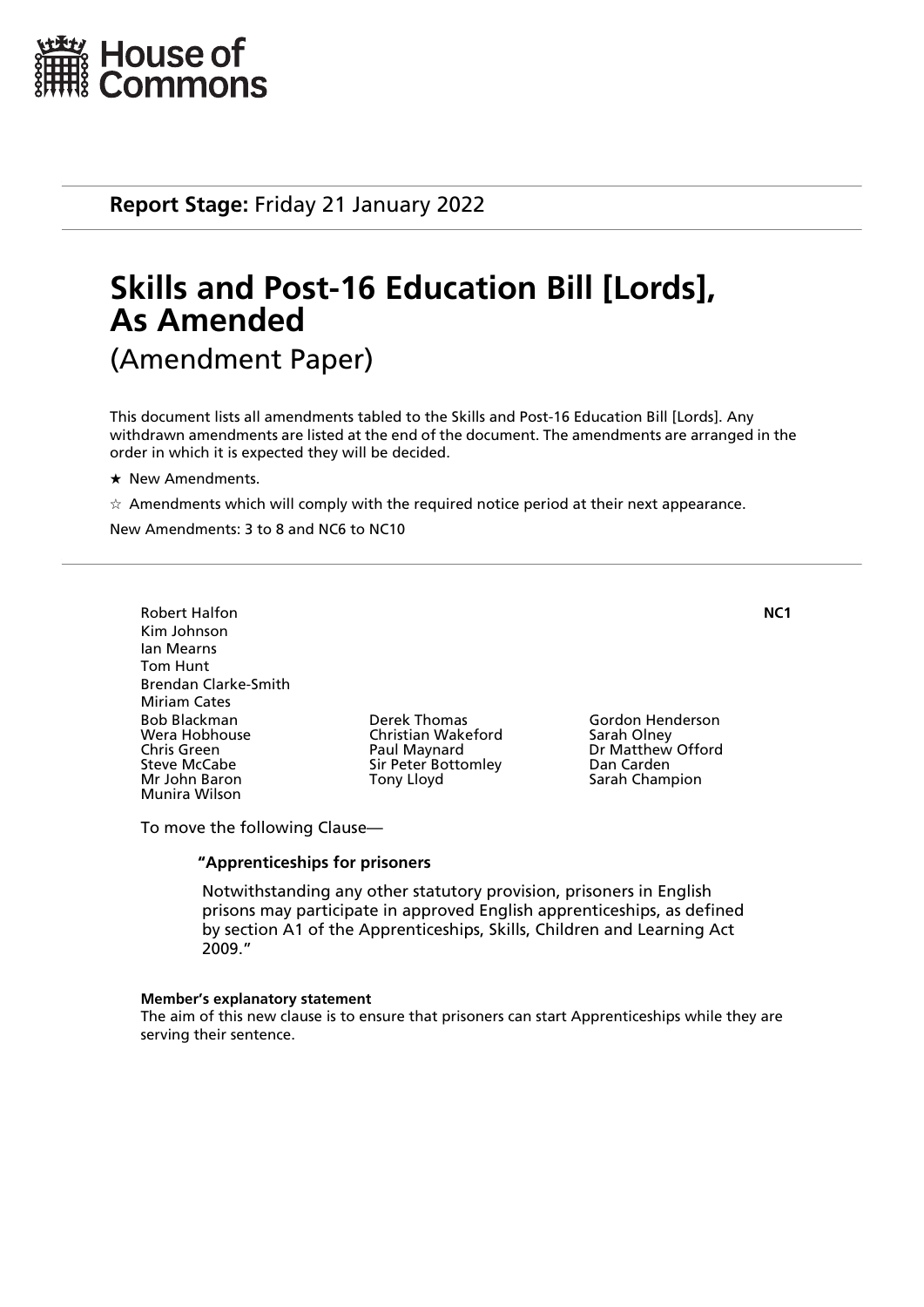| <b>Robert Halfon</b>                                                 |                                                          | NC <sub>2</sub>                             |
|----------------------------------------------------------------------|----------------------------------------------------------|---------------------------------------------|
| Peter Aldous                                                         |                                                          |                                             |
| <b>Bob Blackman</b>                                                  |                                                          |                                             |
| Derek Thomas                                                         |                                                          |                                             |
| Gordon Henderson                                                     |                                                          |                                             |
| Wera Hobhouse                                                        |                                                          |                                             |
| Christian Wakeford<br>Paul Maynard<br>Mr John Baron<br>Munira Wilson | <b>Miriam Cates</b><br>Sir Peter Bottomley<br>Tony Lloyd | Sarah Olney<br>Dan Carden<br>Sarah Champion |

To move the following Clause—

#### **"Provision of opportunities for education and skills development**

- (1) Any person of any age has the right to free education on an approved course up to Level 3 supplied by an approved provider of further or technical education, if he or she has not already studied at that level.
- (2) Any approved provider must receive automatic in-year funding for any student covered by subsection (1), and supported by the Adult Education Budget, at a tariff rate set by the Secretary of State.
- (3) Any employer receiving apprenticeship funding must spend at least two thirds of that funding on people who begin apprenticeships at Levels 2 and 3 before the age of 25."

#### **Member's explanatory statement**

This new clause would provide for education and skills development up to a Level 3 qualification for any person of any age supplied by an approved provider if they have not already studied at that level.

| <b>Robert Halfon</b><br><b>Bob Blackman</b><br>Derek Thomas |                                                      |                                                  | NC3 |
|-------------------------------------------------------------|------------------------------------------------------|--------------------------------------------------|-----|
| Gordon Henderson                                            |                                                      |                                                  |     |
| Wera Hobhouse                                               |                                                      |                                                  |     |
| <b>Christian Wakeford</b>                                   |                                                      |                                                  |     |
| Peter Aldous<br><b>Chris Green</b><br>Dan Carden            | <b>Miriam Cates</b><br>Paul Maynard<br>Mr John Baron | Sarah Olney<br>Sir Peter Bottomley<br>Tony Lloyd |     |
| Sarah Champion                                              | Munira Wilson                                        |                                                  |     |

To move the following Clause—

#### **"Amendments to section 42B of the Education Act 1997**

- (1) Section 42B of the Education Act 1997 is amended as follows.
- (2) After subsection (1) insert—

"(1A) In complying with subsection (1), the proprietor must give a representative range of education and training providers (including, where reasonably practicable, a university technical college) access to registered pupils on at least three occasions during each of the first, second and third key phase of their education."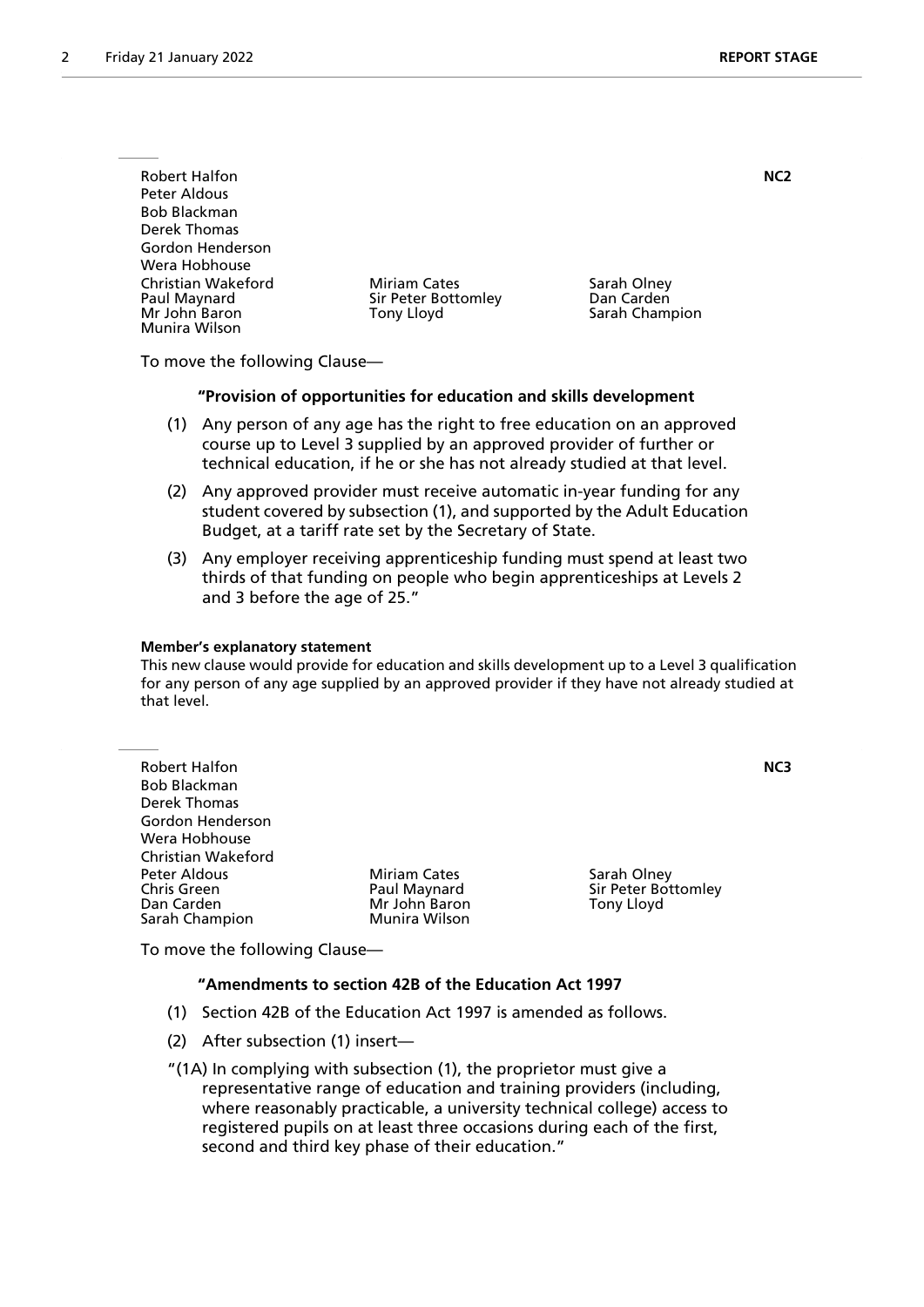(3) After subsection (2) insert—

"(2A) The proprietor of a school in England within subsection (2) must—

- (a) ensure that each registered pupil meets, during both the first and second key phase of their education, with a representative range of education and training providers to whom access is given, and
- (b) ask providers to whom access is given to provide information that includes the following—
	- (i) information about the provider and the approved technical education qualifications or apprenticeships that the provider offers,
	- (ii) information about the careers to which those technical education qualifications or apprenticeships might lead,
	- (iii) a description of what learning or training with the provider is like, and
	- (iv) responses to questions from the pupils about the provider or technical education qualifications and apprenticeships.
- (2B) Access given under subsection (1) must be for a reasonable period of time during the standard school day."
- (4) After subsection (5)(a), insert—
	- "(aa) a requirement to provide access to a representative range of education and training providers to include where practicable a university technical college;"
- (5) In subsection (5)(c), after "access" insert "and the times at which the access is to be given;"
- (6) After subsection (5)(c), insert
	- an explanation of how the proprietor proposes to comply with the obligations imposed under subsection (2A)."
- (7) After subsection (9), insert—

"(9A) For the purposes of this section—

- (a) the first key phase of a pupil's education is the period—
	- (i) beginning at the same time as the school year in which the majority of pupils in the pupil's class attain the age of 13, and
	- (ii) ending with 28 February in the following school year;
- (b) the second key phase of a pupil's education is the period—
	- (i) beginning at the same time as the school year in which the majority of pupils in the pupil's class attain the age of 15, and
	- (ii) ending with 28 February in the following school year;
- (c) the third key phase of a pupil's education is the period
	- beginning at the same time as the school year in which the majority of pupils in the pupil's class attain the age of 17, and
	- (ii) ending with 28 February in the following school year.""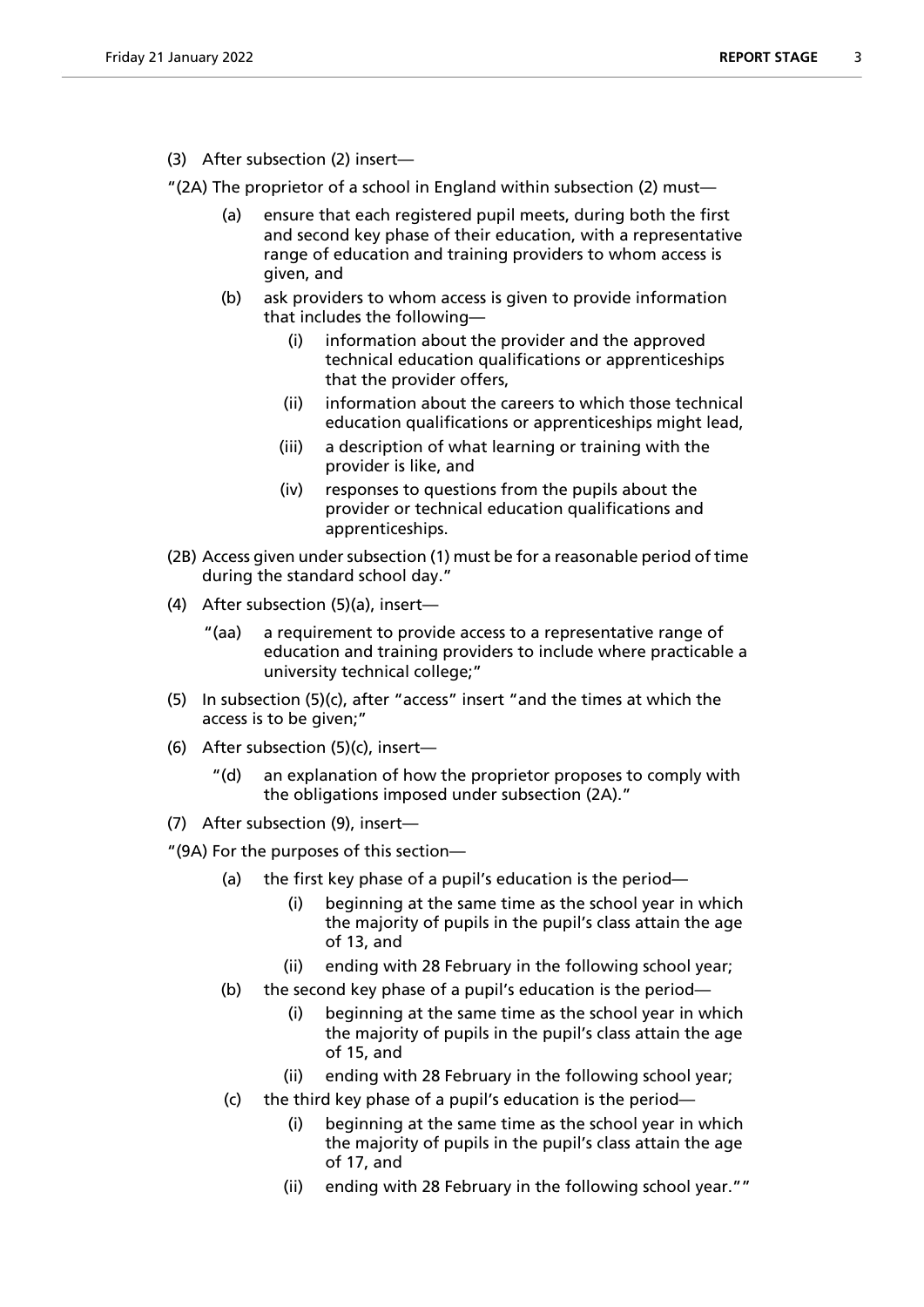#### **Member's explanatory statement**

This new clause is intended to replace Clause 14. This clause will ensure that section 2 of the Technical and Further Education Act 2017, commonly known as the Baker Clause, is legally enforceable.

Chris Skidmore **NC4**

To move the following Clause—

#### **"Green Skills Strategy**

 The Secretary of State must, before the end of the period of 12 months beginning with the day on which this Act is passed, publish a Green Skills Strategy, setting out a plan to support people to attain the skills, capabilities or expertise through higher education, further education or technical education that directly contribute to, or indirectly support, the following—

- (a) compliance with the duty imposed by section 1 of the Climate Change Act 2008 (United Kingdom net zero emissions target),
- (b) adaptation to climate change, or
- (c) meeting other environmental goals (such as restoration or enhancement of the natural environment)."

#### **Member's explanatory statement**

This new clause would require the Secretary of State to publish a national green skills strategy which would set out a plan to support people to attain skills which will directly contribute to or indirectly support climate change and environmental goals.

Peter Aldous **NC5** Chris Skidmore

 $\dot{\varphi}$  To move the following Clause—

#### **"Universal Credit conditionality review**

 The Secretary of State must review universal credit conditionality with a view to ensuring that adult learners who are—

- (a) unemployed, and
- (b) in receipt of universal credit

remain entitled to universal credit if they enrol on an approved course for a qualification which is deemed to support them to secure sustainable employment."

#### **Member's explanatory statement**

This new clause is intended to ensure greater flexibility for potential students in receipt of universal credit to take up appropriate training that will better equip them for employment.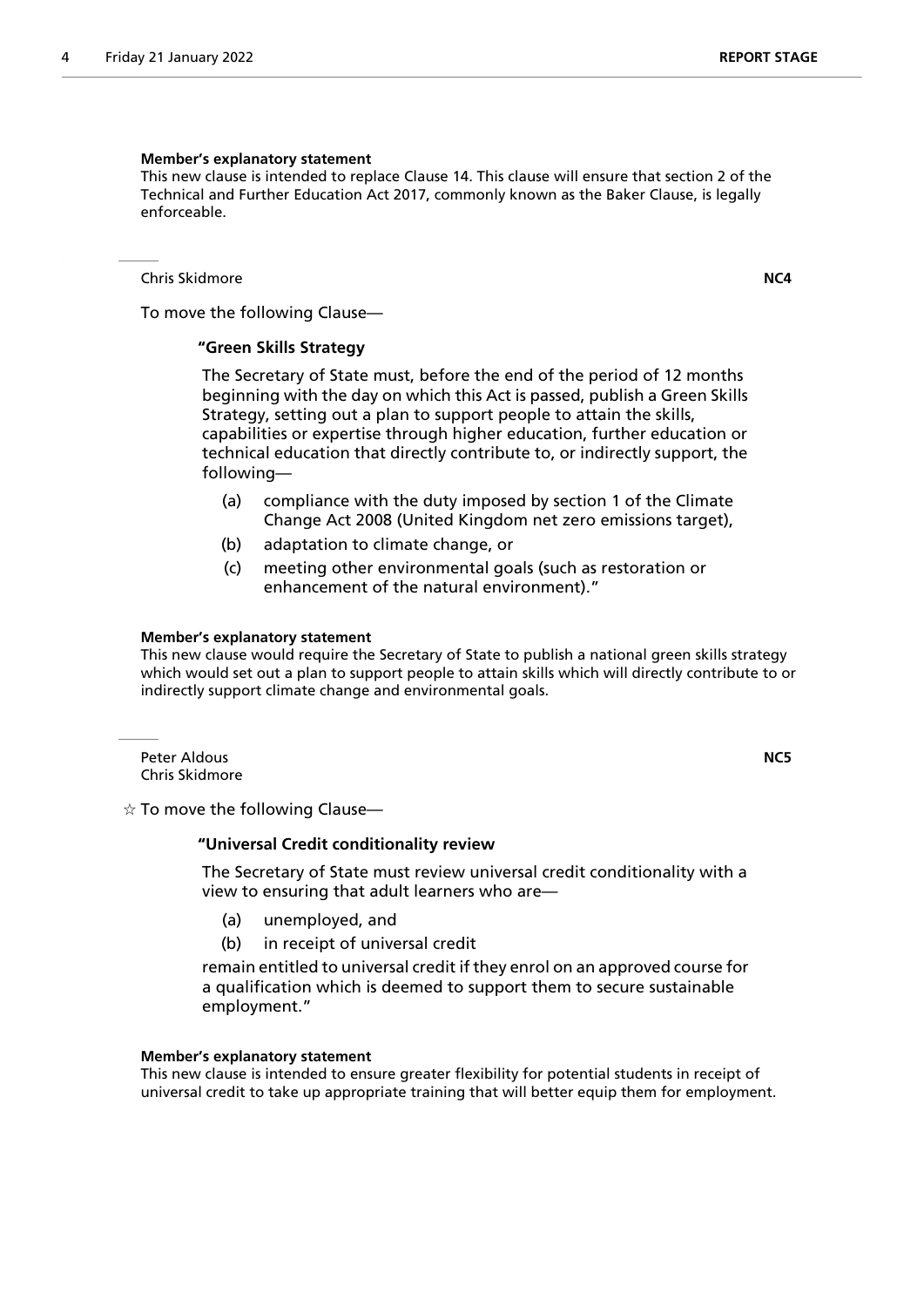Chris Skidmore **NC6**

 $\star$  To move the following Clause—

#### **"Skills levels in England and Wales: review**

- (1) Within one year of the passing of this Act, and each year thereafter, the Secretary of State must prepare and publish a report on overall levels of skills in England and Wales and their economic impact, including regional and demographic breakdowns.
- (2) The report under subsection (1) must in particular examine—
	- (a) cohort sizes and compositions of all qualifications from entry level to level 8,
	- (b) cohort skill achievement rates, in terms of result breakdowns,
	- (c) cohort placement success rates, in terms of numbers in further qualifications or new employment within 12 months after achieving each qualification,
	- (d) job retention and labour market turnover,
	- (e) labour productivity, and
	- (f) lob satisfaction and fulfilment.
- (3) The report under subsection (1) must be laid before both Houses of Parliament."

#### **Member's explanatory statement**

This new clause would require the Secretary of State to publish an annual report on overall skills levels and economic output across England and Wales.

Chris Skidmore **NC7**

 $\star$  To move the following Clause-

#### **"Lifetime skills guarantee**

- (1) All persons have the right to study a fully-funded approved course for a qualification up to level 3 supplied by an approved provider of further, higher, or technical education if they—
	- (a) do not currently hold a level 3 qualification, or
	- (b) currently hold a level 3 qualification and would benefit from retraining.
- (2) The Secretary of State must prepare and publish a list of approved courses for the purposes of subsection (1).
- (3) The Secretary of State must consult on the list of approved courses to ensure that they are compatible with national levelling up and skills strategies.
- (4) The Secretary of State must review the list of approved courses at least every six months with a view to ensuring that they reflect the skills needed as the economy changes."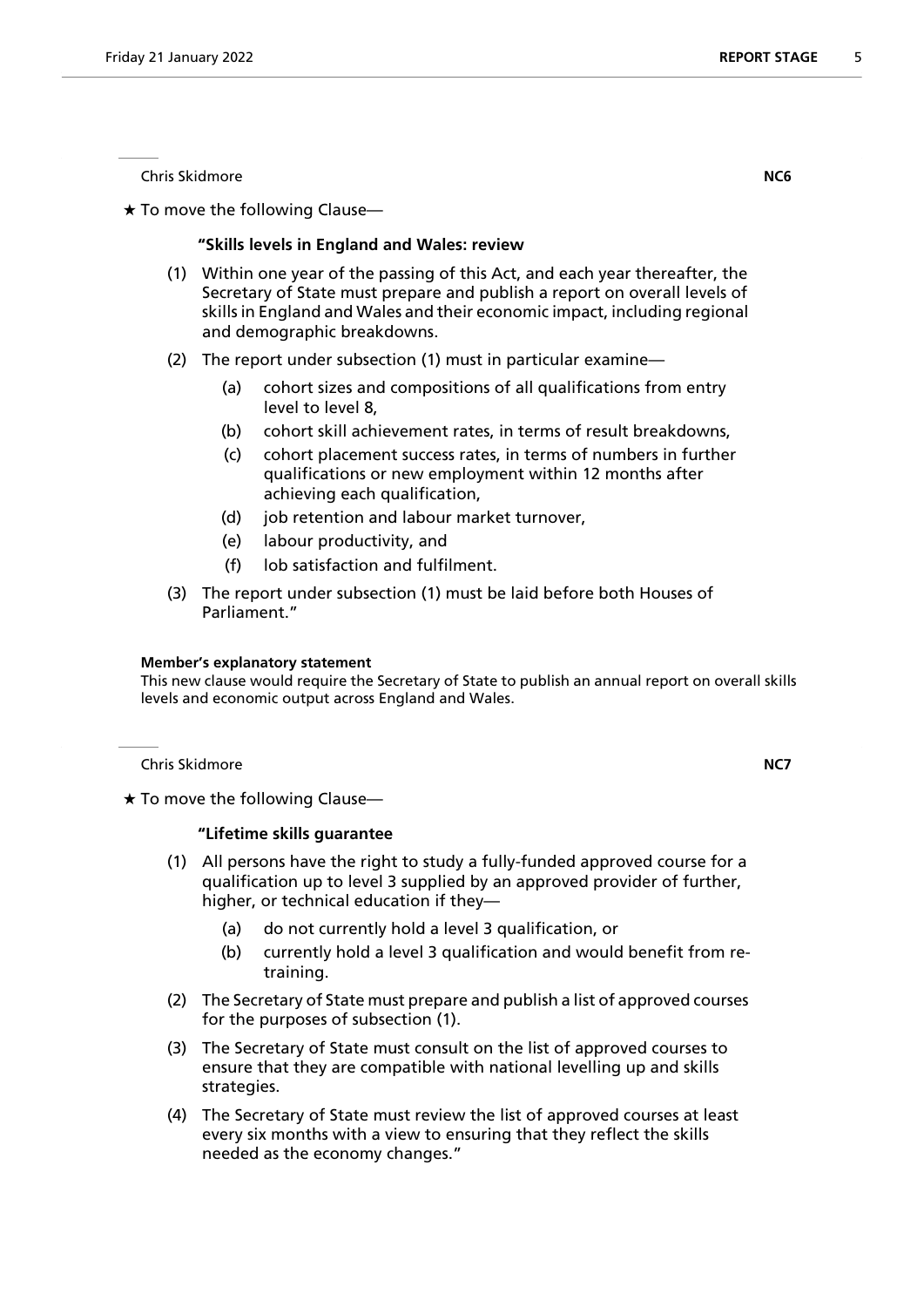#### **Member's explanatory statement**

This new clause places the Government lifetime skills guarantee on a statutory footing, ensuring that those without an A-level or equivalent qualification, or who hold such qualification but would benefit from reskilling, are able to study a fully funded approved course.

Chris Skidmore **NC8**

 $\star$  To move the following Clause—

#### **"National Strategy for Integrated Education**

- (1) The Secretary of State must, before the end of the period of 12 months beginning with the day on which this Act is passed, publish a National Strategy for Integrated Education.
- (2) A strategy under this section must—
	- (a) support the creation or development of courses offering integrated academic and vocational content, or a range of academic and vocational modules which can be combined into hybrid qualifications, at levels 4 to 8;
	- (b) support the creation or development of institutions offering courses under paragraph (a);
	- (c) set out a role for training programme providers in designing courses under paragraph (a).
- (3) The Secretary of State must consult the Institute for Apprenticeships and Technical Education, Ofqual, and Quality Assurance Agency on any strategy to be published under this section.
- (4) The Secretary of State must make regulations within 24 months of the passing of this Act to provide for such elements of the strategy as require enactment through statutory provisions."

Chris Skidmore **NC9**

 $\star$  To move the following Clause—

#### **"Integrated compatibility of modules and accreditation**

- (1) The Secretary of State must publish a National Accreditation Framework for Modular Learning. A framework must include guidance on—
	- (a) the unbundling of modular components of courses and qualifications;
	- (b) the stacking of modular components of courses and qualifications; and
	- (c) the transfer of modular components between institutions,

for the purposes of ensuring—

- (i) transparency;
- (ii) mutual recognition of qualifications across academic, vocational and integrated further and higher education institutions; and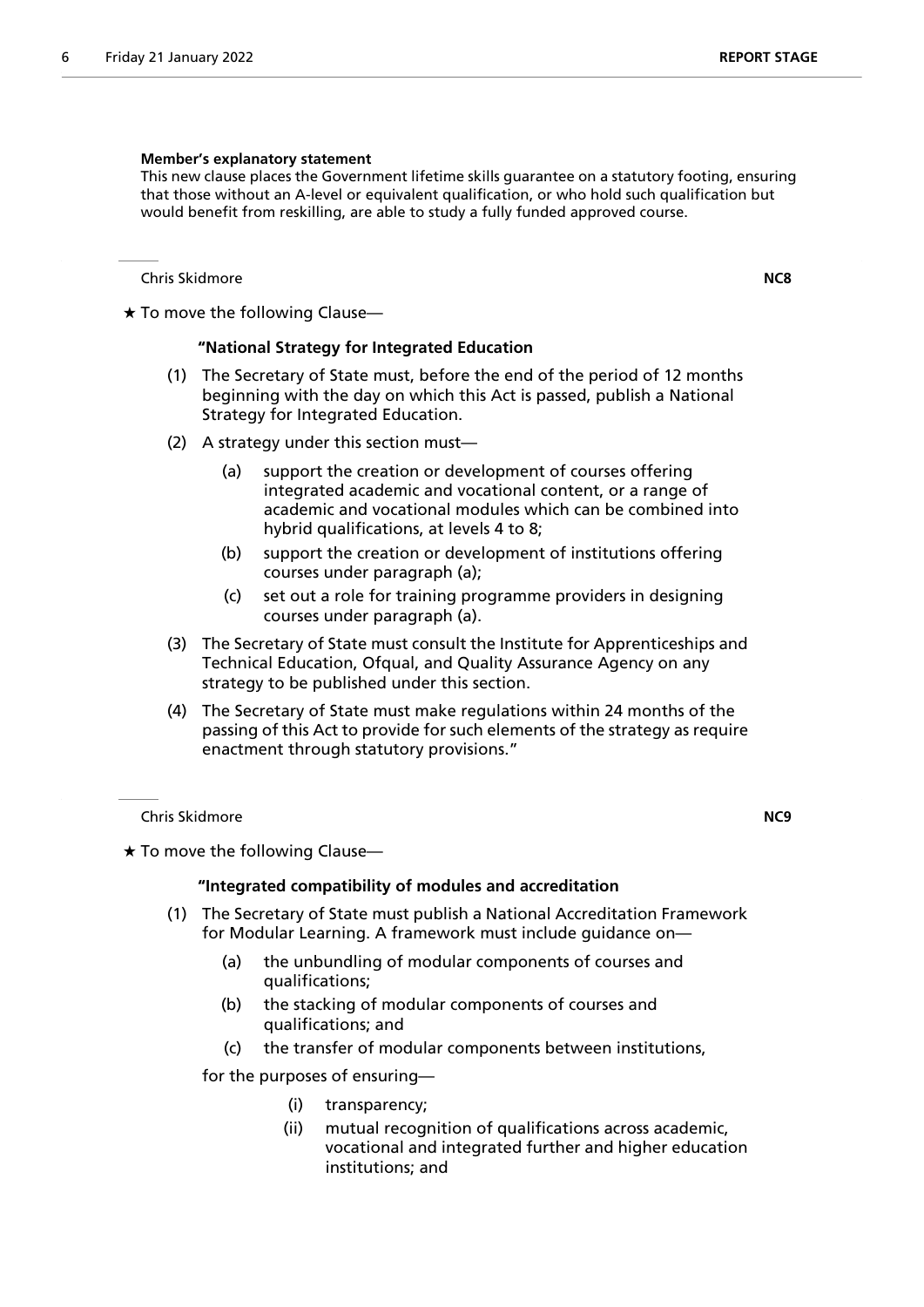- (iii) clarity on the options available to learners for unbundling or stacking modules into an overall qualification which meets the needs of their own professional development, and skills gaps within the national labour-market.
- (2) The Institute for Apprenticeships and Technical Education, Ofqual, and Quality Assurance Agency must assist in the preparation of any framework under this section.
- (3) A framework under this section must set out a role for the Institute, Ofqual and the Quality Assurance Agency in ensuring the effective operation of the framework."

Chris Skidmore **NC10**

 $\star$  To move the following Clause-

#### **"Role of employers in employee reskilling**

- (1) The Secretary of State may make regulations for the purpose of ensuring that employers provide—
	- (a) a minimum number of hours per year for in-work training and skills development for employees; and
	- (b) a minimum number of hours of retraining support for courses chosen at the discretion of former employees who have been made redundant, as part of an employer's redundancy package.
- (2) The minimum numbers of hours under section (1)(a) and (b) are to be set by the Secretary of State.
- (3) In this section, "employer" has the same meaning as in section 4.
- (4) The Secretary of State may, by regulation, establish a skills tax credit, for the purpose of—
	- (a) making allowance for funding the provision of time and training under subsection (1); and
	- (b) incentivising and rewarding employers for investing the skills development of their employees."

Peter Aldous **2**

 $\star$  Clause 1, page 2, line 36, after "local authority" insert "and further education providers in the specified area"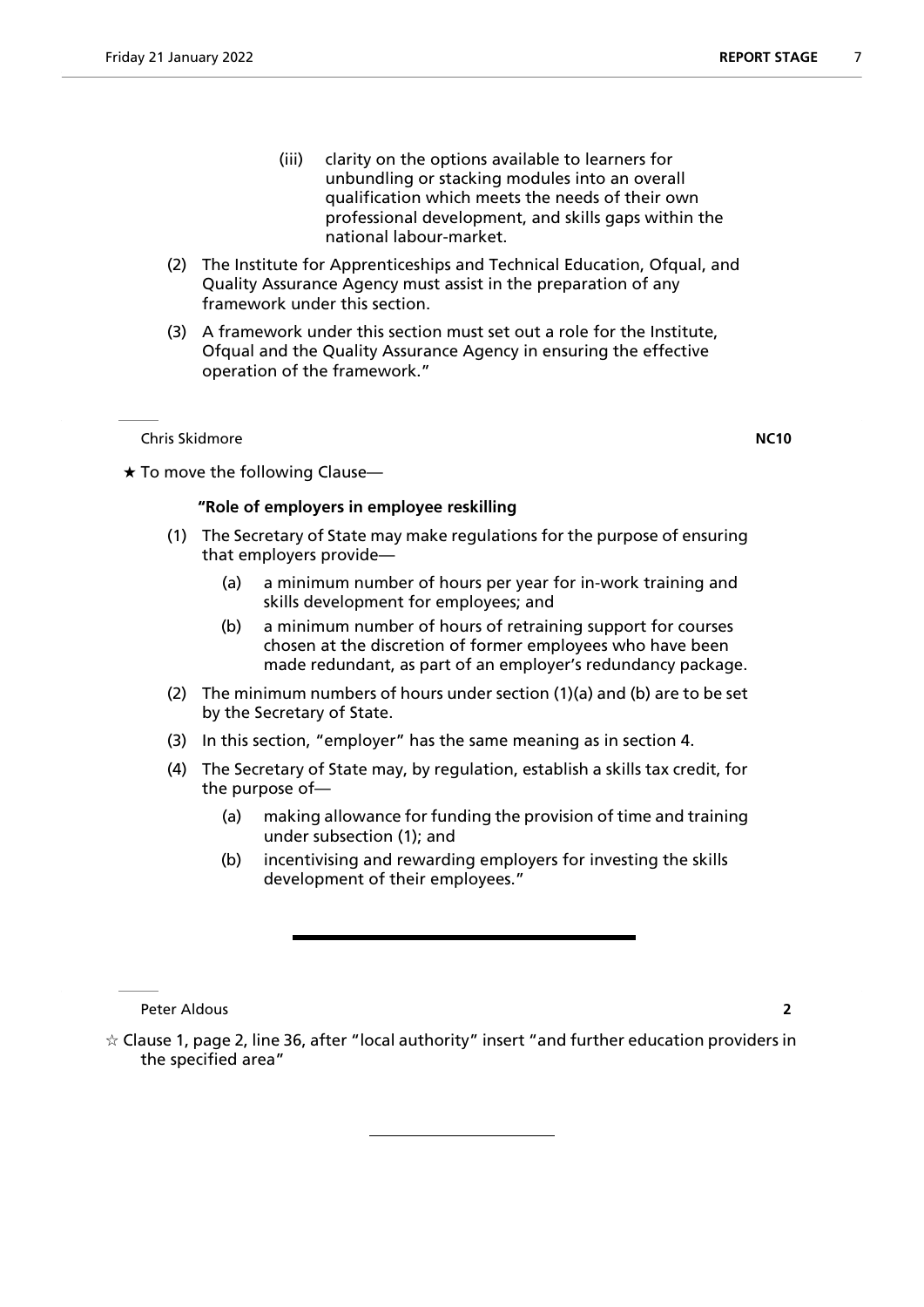Chris Skidmore **4**

 Clause 2, page 3, line 20, after "employers", insert "and any relevant community, education, arts, faith and third sector organisations"

Chris Skidmore **5**

 $\star$  Clause 2, page 3, line 41, at end insert—

"(6) The functions of the Secretary of State under this section may also be exercised by a relevant mayoral combined authority in England, where the designation relates to an area within their administrative jurisdiction, provided that education and skills are within the relevant authority's devolved competence."

Chris Skidmore **6**

 $\star$  Clause 3, page 4, line 18, at end insert—

"(5) The functions of the Secretary of State under this section may also be exercised by a relevant mayoral combined authority in England, where the designation relates to an area within their administrative jurisdiction, provided that education and skills are within the relevant authority's devolved competence."

Robert Halfon **1**

Page 17, line 28, leave out Clause 14

**Member's explanatory statement** This amendment is consequential on NC3.

Chris Skidmore **8**

 $\star$  Clause 14, page 17, line 28, at end insert-

"(A1)Section 42A of the Education Act 1997 (Provision of careers guidance in schools in England) is amended as follows—

After subsection (4)(c), insert—

"(d) is provided by a person who is registered with the Career Development Institute, and who holds a level 4 qualification.""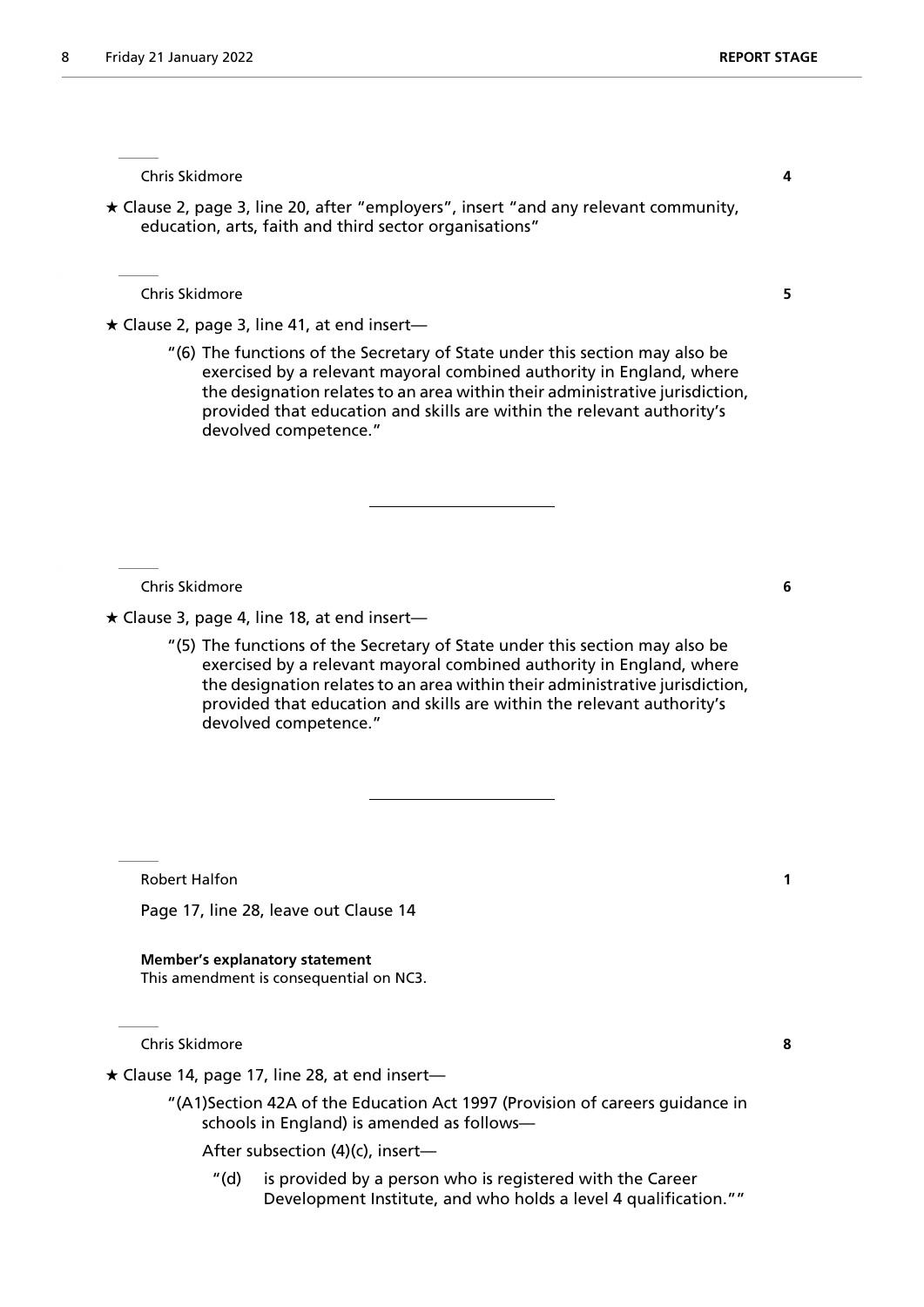Chris Skidmore **7**

 $\star$  Clause 14, page 19, line 1, at end insert—

"(9B) Local Authorities shall have oversight of the provisions in subsection (2A) and subsection (5), for the purposes of ensuring the provision of careers advice is consistent and high quality."

Chris Skidmore **3**

 $\star$  Clause 15, page 20, line 29, at end insert—

- "(3) After section 22(2)(c) of the Teaching and Higher Education Act 1998 insert—
	- "(ca) for the establishment of a system of means-tested financial grants, for the purpose of ensuring that financial hardship is not a dissuading factor in the take-up of higher education or further education modules or courses.""

# Order of the House

### **[15 November 2021]**

That the following provisions shall apply to the Skills and Post-16 Education Bill [Lords]:

#### **Committal**

1. The Bill shall be committed to a Public Bill Committee.

#### **Proceedings in Public Bill Committee**

- 2. Proceedings in the Public Bill Committee shall (so far as not previously concluded) be brought to a conclusion on Tuesday 7 December 2021.
- 3. The Public Bill Committee shall have leave to sit twice on the first day on which it meets.

#### **Proceedings on Consideration and Third Reading**

- 4. Proceedings on Consideration shall (so far as not previously concluded) be brought to a conclusion one hour before the moment of interruption on the day on which those proceedings are commenced.
- 5. Proceedings on Third Reading shall (so far as not previously concluded) be brought to a conclusion at the moment of interruption on that day.
- 6. Standing Order No. 83B (Programming committees) shall not apply to proceedings on Consideration and Third Reading.